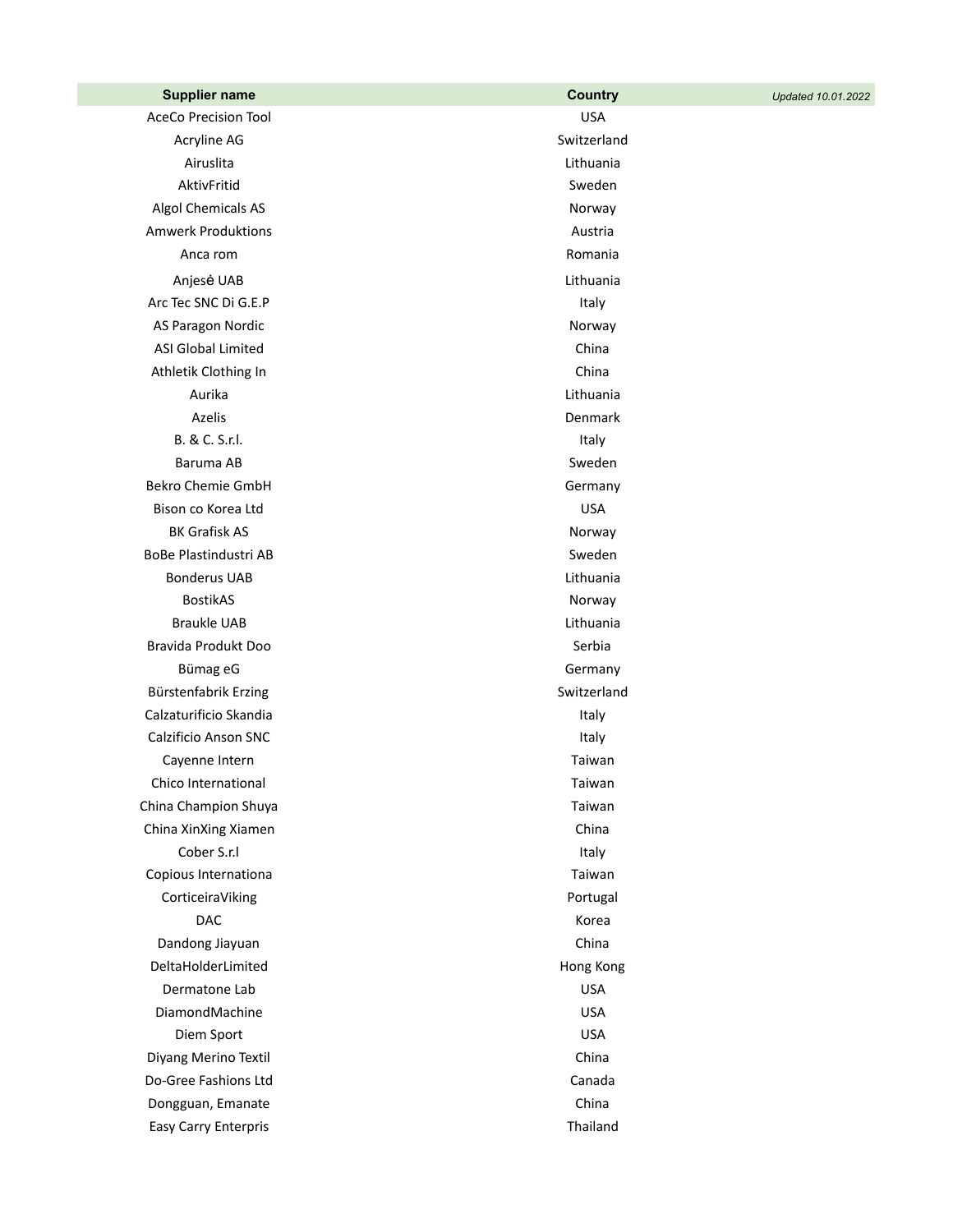Eco Metal s.r.l. **Italy** ELLEMS AG Switzerland Emalco Enamelware, A Poland Etiketten Carini Gmb **Austria** Austria Eurotubi s.r.l. **Italy** Eusebio Sporting Co. **Taiwan** Ferreira E Correia L<br>
Portugal FilmarSportswearCanada Canada Canada Canada Fimma and the state of the state of the state of the state of the state of the state of the state of the state Fizan Italy and the contract of the contract of the contract of the contract of the contract of the contract of Form Orange Produkte Austria Frank Bürsten Germany Frike Aerosol A Switzerland Frike Chemicals AG Switzerland **Fuchs Lubricants NOR Norway** Fuzhou Sherason Garm **China** Garlita UAB Lithuania GrabnerGmbH Austria Guangzhou Betrue Spo China H&K Müller GmbH & Co Germany HaBrus Skitools **Germany** Hallmaker Plast AS Norway Heliopolis, UAB Lithuania Ide Trykk Norway IDT Solutions AS Norway Imech AS Norway J&S Global Developme China J.Caetano & Filhas, **Portugal** Janisset SAS France Jannex Trading Limit **Hong Kong** Congress of the Hong Kong JohsOlsenASNorengros Norway Joint Profit Co Ltd **Hong Kong** K&SFortuneLimited Hong Kong Kaiser Lacke GmbH Germany Kalas Sportswear, s. Czech Czech Czech Czech Czech Czech Czech Czech Czech Czech Czech Czech Czech Czech Czech Kalito Garment Produ **China** Kamer Giyim Sanayi Turkey KarlMGulbrandsenStan Norway Kemtan AG Switzerland Klassic Socks Ltd. **International Contract Contract Contract Contract Contract Contract Contract Contract Contract Contract Contract Contract Contract Contract Contract Contract Contract Contract Contract Contract Contract** Kyvik Industrivarehu Norway Lanctot Canada Lipnus Lithuania LiskiSNC **Internal and Italy** in the United States of the United States of the United States of the United States Litmet UAB Lithuania Lordar Company Ltd Taiwan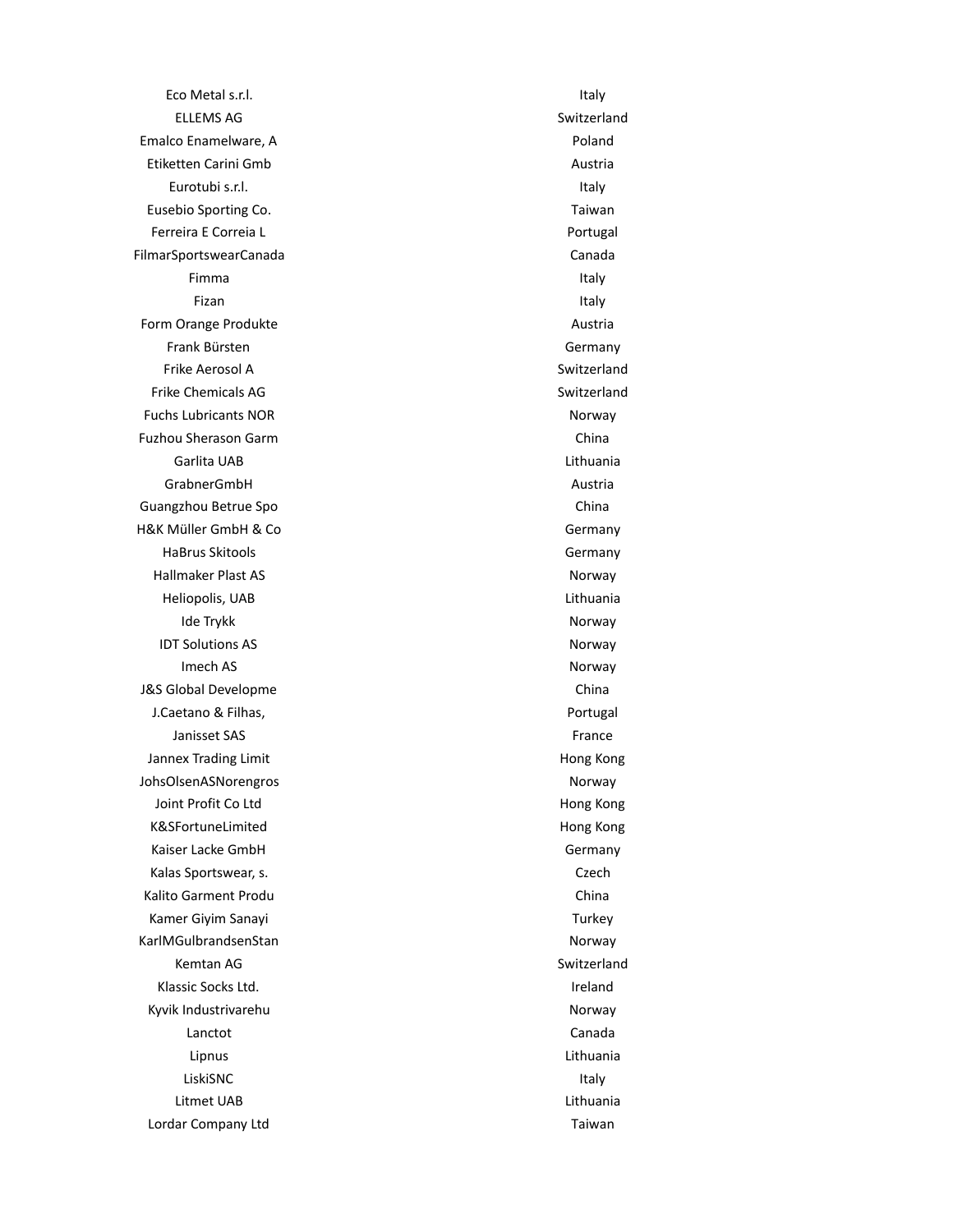LTP Vietnam Co., Ltd Vietnam LTP Lithuania Textile Vietnam M&W Rayzer Inc. Taiwan Maislinger-Snoli **Austria** Manuel Fernando Azev **Portugal** Merck Life Science A Norway MintecAB Sweden Mirka Scandinavia **Norway** Norway MjøsAnker AS Norway MoltzauPackaging AS Norway mt materials global and the control of the Germany MUCOS Austria Muovi-Set Finland Oy **Finland** Nanjing WeifengTextile China China NicetopKnittersLimit **Hong Kong** Ningbo Rainbow China NorCare Living Quali **Sweden** Sweden Nordic Hangers AB Sweden and Sweden and Sweden and Sweden and Sweden and Sweden and Sweden and Sweden and Sweden Nordic Leather Group Sweden NorstampAS Norway Norton Company USA Noventa AG Switzerland Omniteksas Lithuania OriginalityLLC USA Oslo Produksjon & Tj OulieHansenas Norway Paxar (China) Limite **Hong Kong** China) Hong Kong Permapack AG Switzerland Philko Inc. **Korea** Phu Tuong Co. Ltd. **Vietnam** Rayzer **National Community Community** Rayang Taiwan Red Creek Sweden AB Sweden AB Sweden Sweden Sweden Sweden Sweden Sweden Sweden Sweden Sweden Sweden Sweden Sweden Reprodukcijos spalvo **Lithuania** Romerike Silke og Te ronda plast GmbH Germany RSSchleiftechnikGmbH Germany Samhall AB Sweden Schaeffler Technolog Germany Shanghai Fei Da Down China Shifan Race Wear Inc **USA** Shaanxi ZhongSheng T China Sigma Polymer Group Sweden Sweden Sweden Sweden Sweden Sweden Sweden Sweden Sweden Sweden Sweden Sweden Sweden Siltech Europe B.V. Netherlands SimonSportsIndustrie et al. 2016 and 2017 and 2018 and 2019 and 2019 and 2019 and 2019 and 2019 and 2019 and 20 Sitek Germany

Skandia in a strong structure in the second structure in the second structure in the second structure in the s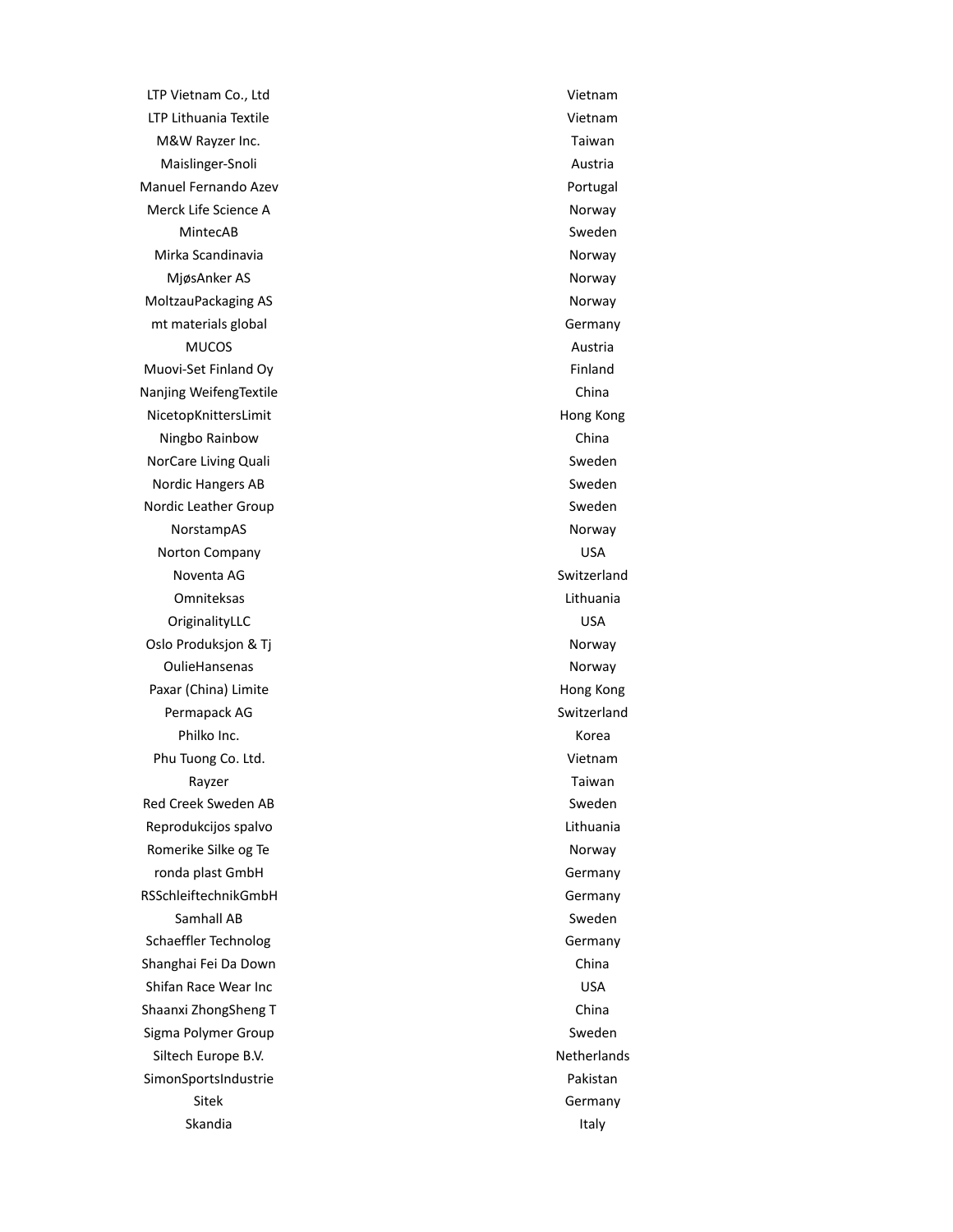Ski- & Waxservice Germany Skydda Norge AS Norway SNA Europe SNA Europe Sweden Sparks AS Norway Splendid Supply LTD **Taiwan** Sport Field Limited **Hong Kong** Sprint spol. s.r.o. Czech Czech Czech Czech Czech Czech Czech Czech Czech Czech Czech Czech Czech Czech Czech Czech Czech Czech Czech Czech Czech Czech Czech Czech Czech Czech Czech Czech Czech Czech Czech Czech Czech Czec SpydercoCeramicstone USA Stalprodukter i Halm Sweden National Annual Sweden Sweden Sweden Sweden Sweden Sweden Sweden Sweden Sweden Sweden Star Arrow Company **Hong Kong Company Hong Kong** Starna UAB Lithuania StarwinnCycleCorpora **Taiwan** Stigma UAB **Lithuania** Sunwinn Works Corpor National Communication of Taiwan T. Pladsen AS Norway Taiwan Chico F&T China TectubesSwedenAB Sweden TeracoAS Norway Tianjin Highrock Rec China Tingstad AS Norway Tjader Lader AB Sweden and Sweden and Sweden and Sweden and Sweden and Sweden and Sweden and Sweden and Sweden TokyoMomokiMFGCoLtd Japan Top-Flight Enterpris China TrondhjemsEskefabrik Norway Trustpack UAB Lithuania Tubex Wasungen GmbH Germany Tygelis UAB Lithuania UAB Baltorfina Lithuania UAB Gars ų pasaulis Lithuania UAB Sparta Textile Lithuania UAB Spaudos Praktika Lithuania U-Known Composite Ltd Taiwan Ulf Andersen Maskin Norway Norway VallorbeSwiss Switzerland VG KVADRA PAK JSC **Latvia** Vilux Viterie S.p.A. **Italy** Vorarlberger Verlags **Austria** Austria VPK Packaging AS Norway VuerichStefanoServic in the extension of the United Stefan Service in the United Stefan Stefan Stefan Stefan S Wanso Holding Co. **China** Wasa Sweden AB Sweden Controller and the Sweden Sweden Sweden Sweden Sweden Sweden Sweden Sweden Sweden Sweden Wise Pearl Limited **Hong Kong** Wuhan Briway Co., Ltd **China** Wurth Lithuania X Gamle Oslo Tre og Tektil AS Norway Xiamen Breitex Import China